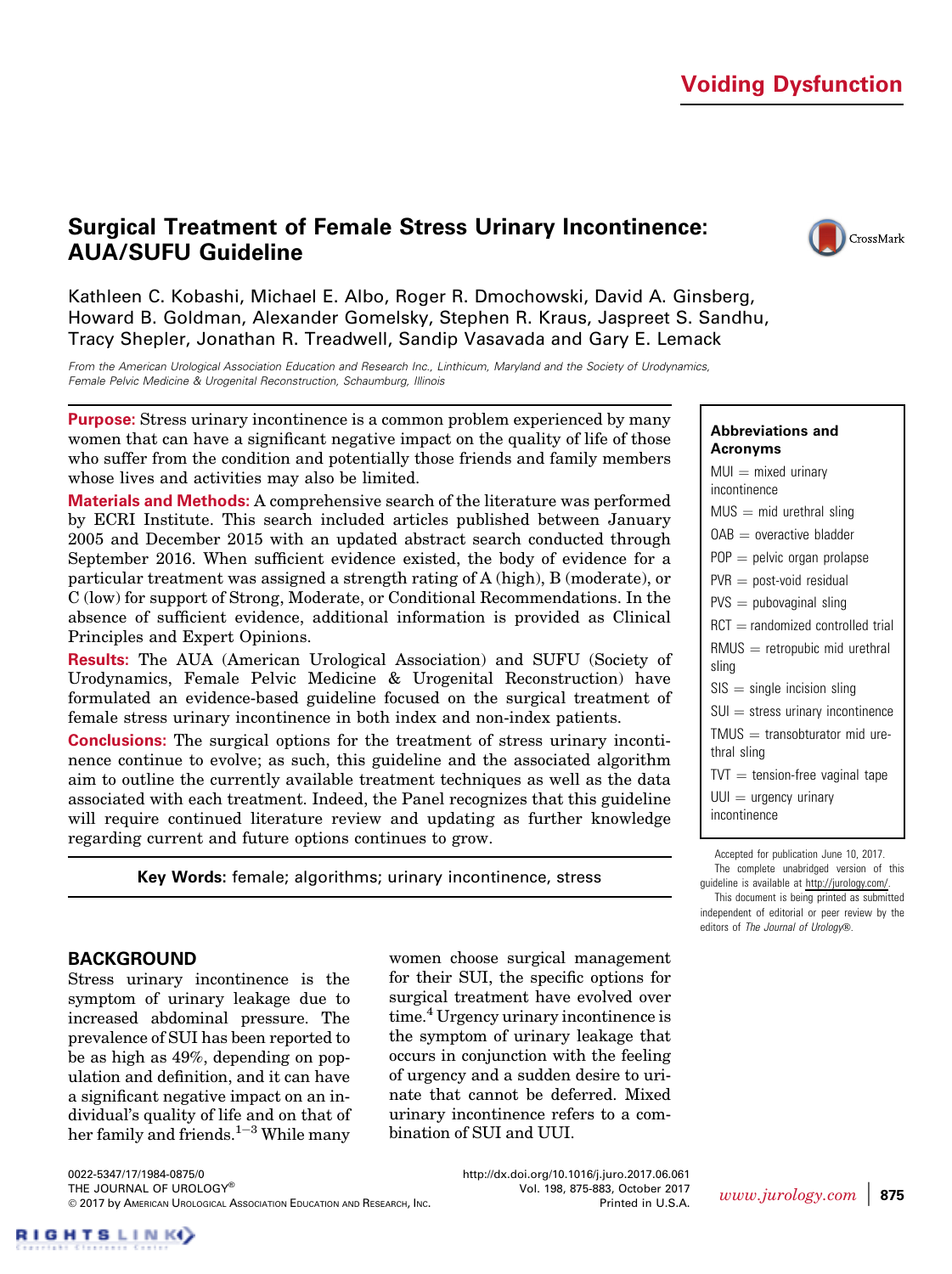## Index Patient

The index patient for this guideline is an otherwise healthy female who is considering surgical therapy for the correction of pure SUI or stress-predominant MUI who has not undergone previous SUI surgery. Patients with low-grade pelvic organ prolapse were also considered to be index patients. However, while the stage of prolapse was often specified in more recent trials, it was not indicated in many of the earlier studies.

## Non-index Patient

Non-index patients reviewed in this analysis include women with SUI and POP (stage 3 or 4), MUI (non-stress-predominant), incomplete emptying/elevated post-void residual and/or other voiding dysfunction, prior surgical interventions for SUI, recurrent or persistent SUI, mesh complications, high body mass index, neurogenic lower urinary tract dysfunction and advanced age (geriatric).

## GUIDELINE STATEMENTS

The table provides the AUA nomenclature linking statement type to level of certainty, magnitude of benefit or risk/burden and body of evidence strength applied to these guideline statements. This document is designed to be used in conjunction with the associated treatment algorithm (see [figure\)](#page-2-0).

## Patient Evaluation

1. In the initial evaluation of patients with SUI desiring to undergo surgical intervention, physicians should include the following components: (Clinical Principle)

- Focused history, including assessment of bother
- Focused physical examination, including a pelvic examination
- Objective demonstration of SUI with a comfortably full bladder (any method)
- Assessment of PVR urine (any method)
- Urinalysis

2. Physicians should perform additional evaluations in patients being considered for surgical intervention who have the following conditions: (Expert Opinion)

- Inability to make definitive diagnosis based on symptoms and initial evaluation
- Inability to demonstrate SUI
- Known or suspected neurogenic lower urinary tract dysfunction
- Abnormal urinalysis, such as unexplained hematuria or pyuria
- Urgency-predominant MUI
- Elevated PVR per clinician judgment
- High grade POP (POP-Q stage 3 or higher) if SUI not demonstrated by POP reduction
- Evidence of significant voiding dysfunction

Table. AUA nomenclature linking statement type to level of certainty, magnitude of benefit or risk/burden and body of evidence strength

|                                                                | Evidence Strength A<br>(High Certainty)                                                                                                                                             | Evidence Strength B<br>(Moderate Certainty)                                                                                | Evidence Strength C<br>(Low Certainty)                                                                  |
|----------------------------------------------------------------|-------------------------------------------------------------------------------------------------------------------------------------------------------------------------------------|----------------------------------------------------------------------------------------------------------------------------|---------------------------------------------------------------------------------------------------------|
| Strong Recommendation<br>(Net benefit or harm)<br>substantial) | Benefits $>$ Risks/Burdens (or vice versa)<br>Net benefit (or net harm) is substantial<br>Applies to most patients in most                                                          | Benefits $>$ Risks/Burdens (or vice versa)<br>Net benefit (or net harm) is substantial<br>Applies to most patients in most | Benefits $>$ Risks/Burdens (or vice versa)<br>Net benefit (or net harm) appears<br>substantial          |
|                                                                | circumstances and future research is<br>unlikely to change confidence                                                                                                               | circumstances but better evidence<br>could change confidence                                                               | Applies to most patients in most<br>circumstances but better evidence is<br>likely to change confidence |
|                                                                |                                                                                                                                                                                     |                                                                                                                            | (rarely used to support a Strong<br>Recommendation)                                                     |
| Moderate Recommendation                                        | Benefits $>$ Risks/Burdens (or vice versa)                                                                                                                                          | Benefits $>$ Risks/Burdens (or vice versa)                                                                                 | Benefits $>$ Risks/Burdens (or vice versa)                                                              |
| (Net benefit or harm<br>moderate)                              | Net benefit (or net harm) is moderate<br>Applies to most patients in most<br>circumstances and future research is<br>unlikely to change confidence                                  | Net benefit (or net harm) is moderate<br>Applies to most patients in most                                                  | Net benefit (or net harm) appears<br>moderate                                                           |
|                                                                |                                                                                                                                                                                     | circumstances but better evidence<br>could change confidence                                                               | Applies to most patients in most<br>circumstances but better evidence is<br>likely to change confidence |
| <b>Conditional Recommendation</b>                              | Benefits $=$ Risks/Burdens                                                                                                                                                          | Benefits $=$ Risks/Burdens                                                                                                 | Balance between Benefits & Risks/                                                                       |
| (No apparent net benefit<br>or harm)                           | Best action depends on individual<br>patient circumstances                                                                                                                          | Best action appears to depend on                                                                                           | Burdens unclear                                                                                         |
|                                                                |                                                                                                                                                                                     | individual patient circumstances                                                                                           | Alternative strategies may be equally                                                                   |
|                                                                | Future research unlikely to change<br>confidence                                                                                                                                    | Better evidence could change confidence                                                                                    | reasonable                                                                                              |
|                                                                |                                                                                                                                                                                     |                                                                                                                            | Better evidence likely to change<br>confidence                                                          |
| Clinical Principle                                             | A statement about a component of clinical care that is widely agreed upon by urologists or other clinicians for which there may or may<br>not be evidence in the medical literature |                                                                                                                            |                                                                                                         |
| Expert Opinion                                                 | A statement, achieved by consensus of the Panel, that is based on members' clinical training, experience, knowledge, and judgment for<br>which there is no evidence                 |                                                                                                                            |                                                                                                         |

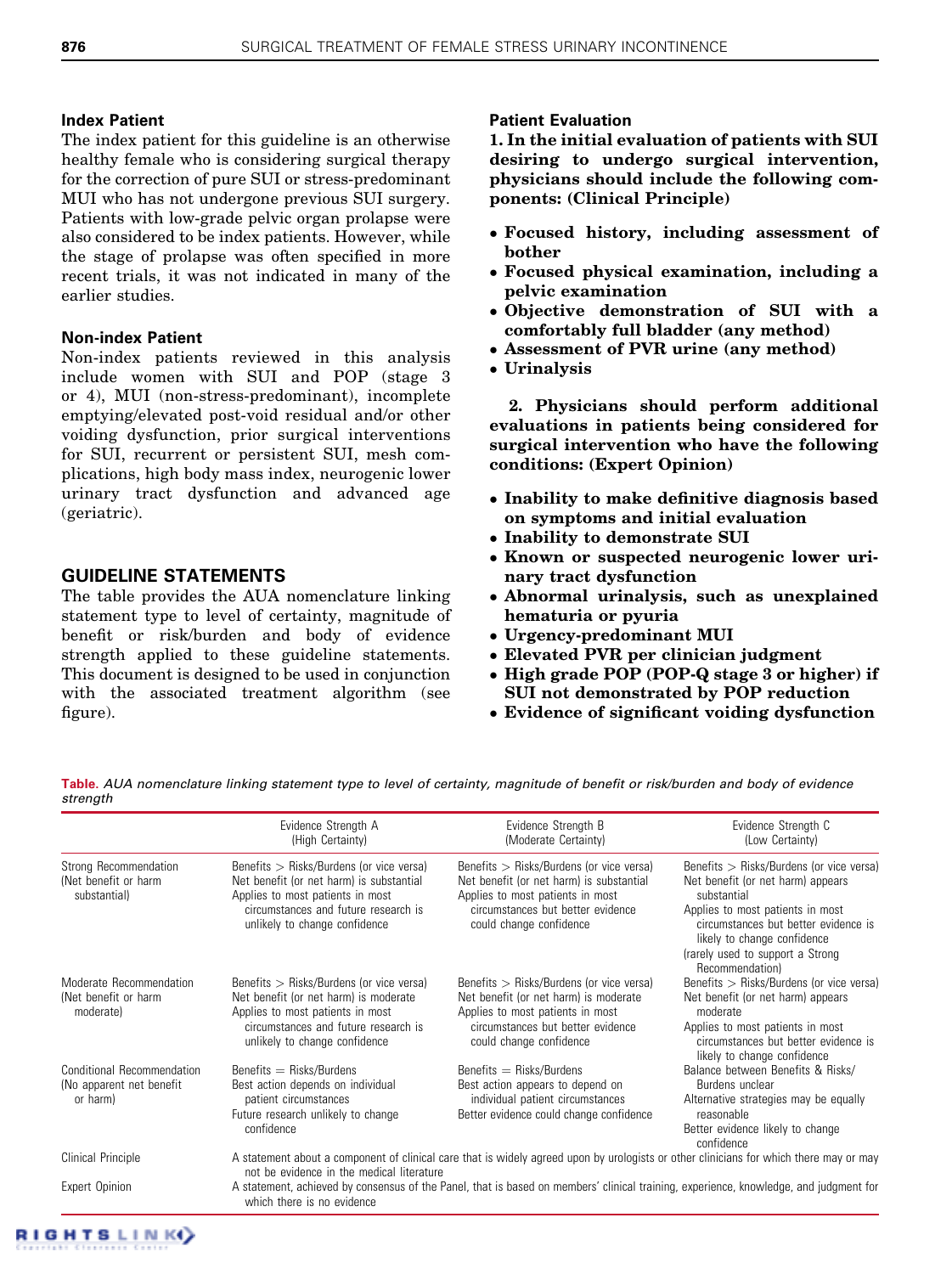# <span id="page-2-0"></span>**Female Stress Urinary Incontinence: AUA/SUFU Evaluation and Treatment Algorithm**



MUI= mixed urinary incontinence: NLUTD= neurogenic lower urinary tract dysfunction:

OAB= overactive bladder; POP= pelvic organ prolapse; PVR= post-void residual; SUI= stress urinary incontinence

**Figure.** Evaluation and treatment algorithm for female stress urinary incontinence

**GHTSLINK**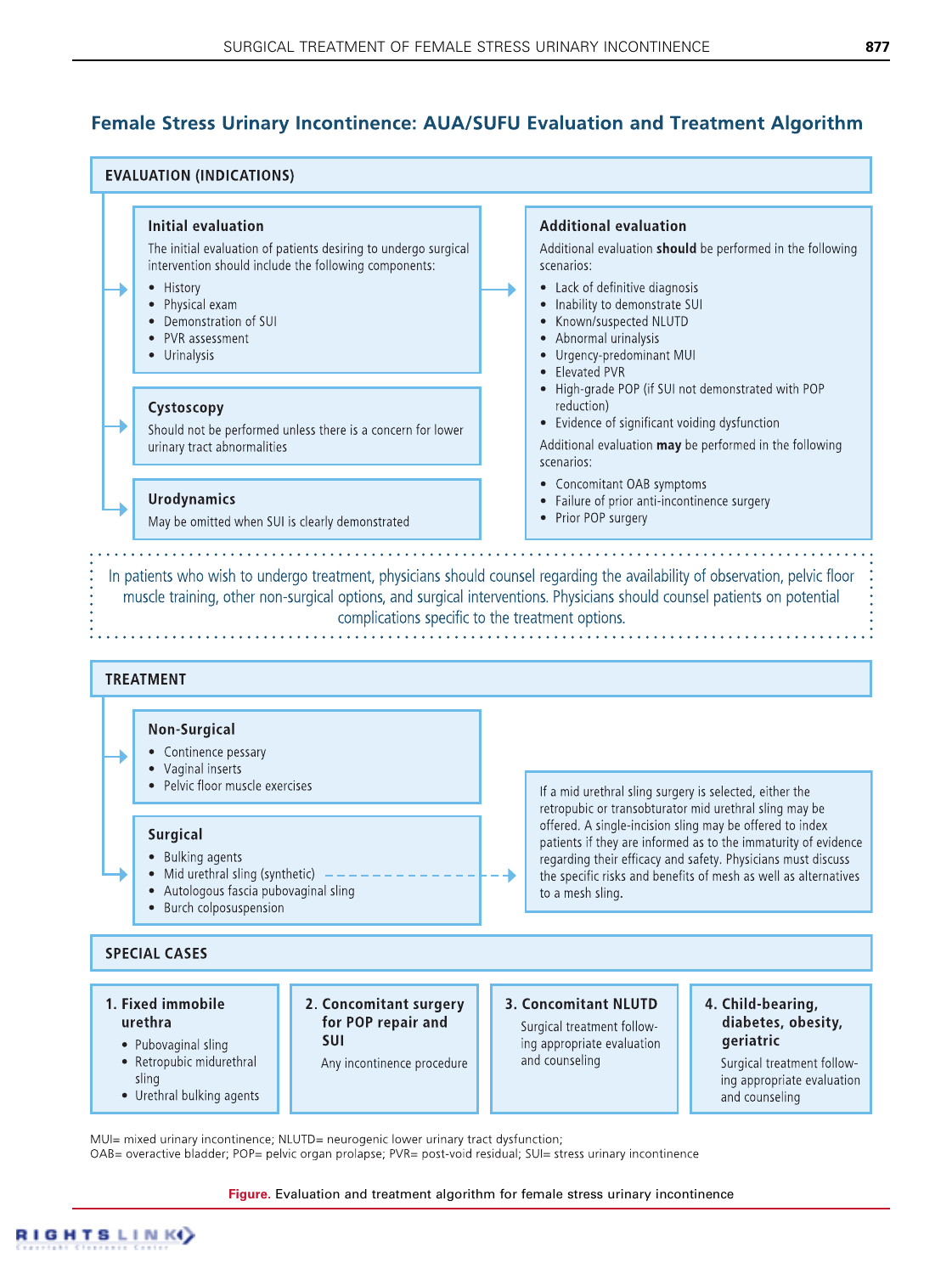3. Physicians may perform additional evaluations in patients with the following conditions: (Expert Opinion)

- Concomitant overactive bladder symptoms
- Failure of prior anti-incontinence surgery
- Prior POP surgery

The purpose of the diagnostic evaluation in the incontinent woman is to document, confirm and characterize SUI; to assess the differential diagnosis and comorbidities; and to prognosticate and aid in the selection of treatment.

After performing a history and physical examination, including a pelvic examination with a comfortably full bladder, the diagnosis of SUI may be fairly straightforward in the index patient. The sine qua non for a definitive diagnosis is a positive stress test or witnessing of involuntary urine loss from the urethral meatus coincident with increased abdominal pressure such as occurs with coughing and Valsalva maneuver.

#### Cystoscopy and Urodynamics Testing

### 4. Physicians should not perform cystoscopy in index patients for the evaluation of SUI unless there is a concern for urinary tract abnormalities. (Clinical Principle)

The consensus of the Panel is that there is no role for cystoscopy in the evaluation of patients considering surgical therapy for SUI who are otherwise healthy and have a normal urinalysis. However, if these patients elect surgical therapy, intraoperative cystoscopy should be performed with certain surgical procedures (e.g., mid urethral slings or fascial pubovaginal slings) to confirm the integrity of the lower urinary tract and the absence of a foreign body within the bladder or urethra.

### 5. Physicians may omit urodynamic testing for the index patient desiring treatment when SUI is clearly demonstrated. (Conditional Recommendation; Evidence Level: Grade B)

In a large multicenter randomized controlled trial, investigators in the VALUE trial compared office evaluation alone to urodynamics in addition to office evaluation in 630 patients and showed no difference in outcomes as measured by clinical reduction in complaints measured by the Urinary Distress Inventory and the Patient Global Impres-sion of Improvement.<sup>[5](#page-8-0)</sup>

## 6. Physicians may perform urodynamic testing in non-index patients. (Expert Opinion)

Urodynamic testing may be performed at the clinician's discretion in certain non-index patients, including but not limited to those patients with:

- History of prior anti-incontinence surgery
- History of prior POP surgery
- Mismatch between subjective and objective measures
- Significant voiding dysfunction
- Significant urgency, UUI, OAB
- MUI with significant urgency component
- Elevated PVR per clinician judgment
- Unconfirmed SUI
- Neurogenic lower urinary tract dysfunction

#### Patient Counseling

## 7. In patients wishing to undergo treatment for SUI, the degree of bother that their symptoms are causing them should be considered in their decision for therapy. (Expert Opinion)

Since SUI is a condition that impacts quality of life, treatment decisions should be closely linked to the ability of any intervention to improve the bother caused to the patient by her symptoms. If the patient expresses minimal subjective bother due to the SUI, then strong consideration should be given to conservative, non-surgical therapy.

8. In patients with SUI or stresspredominant MUI who wish to undergo treatment, physicians should counsel regarding the availability of the following treatment options: (Clinical Principle)

- Observation
- Pelvic floor muscle training (± biofeedback)
- Other non-surgical options (e.g., continence pessary)
- Surgical intervention

There are a variety of factors that impact the patient's final decision with regard to treatment. Observation is appropriate for patients who are not bothered enough to pursue further therapy, not interested in further therapy or who are not candidates for other forms of therapy. Pelvic floor muscle training and incontinence pessaries are appropriate for patients interested in pursuing therapy that is less invasive than surgical intervention. The primary categories of surgical options include bulking agents, colposuspension and slings.

## 9. Physicians should counsel patients on potential complications specific to the treatment options. (Clinical Principle)

Physicians need to educate and counsel patients regarding possible complications, some of which are non-specific and others that are unique to the various types of SUI surgery. Patients should be aware that with any intervention there is a risk of continued symptoms of SUI immediately after the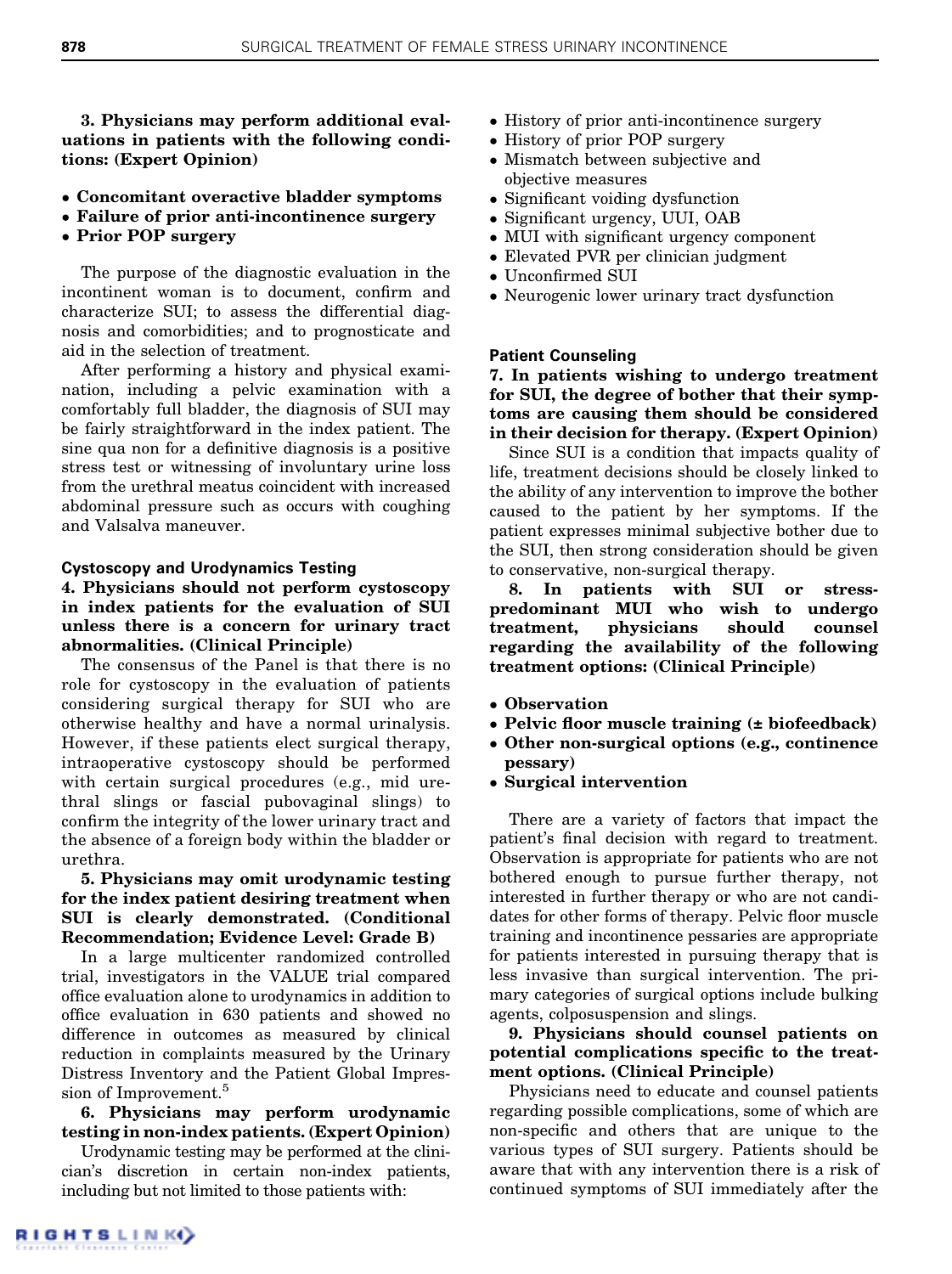procedure or recurrent SUI at a later time that may require further intervention.

10. Prior to selecting synthetic MUS procedures for the surgical treatment of SUI in women, physicians must discuss the specific risks and benefits of mesh as well as the alternatives to amesh sling. (Clinical principle)

The Panel believes that patients considering surgical intervention should be counseled thoroughly regarding the use of synthetic mesh to treat SUI. The focus should be on the benefits, the potential risks and the FDA (U. S. Food and Drug Administration) safety communication regarding MUS, thereby allowing the patient to make a goaloriented, informed decision as to how she would like to approach her SUI treatment.

#### Treatment

11. In patients with SUI or stress-predominant MUI, physicians may offer the following nonsurgical treatment options: (Expert Opinion)

- Continence pessary
- Vaginal inserts
- Pelvic floor muscle exercises

Patients may opt for the use of conservative measures to treat SUI or stress-predominant MUI. There are no comparative or direct observational data concerning the use of urethral plugs, continence pessaries or vaginal inserts in the management of these patients. The Panel believes these are low-risk options to consider in the treatment of patients.

12. In index patients considering surgery for SUI, physicians may offer the following options: (Strong Recommendation; Evidence Level: Grade A)

- MUS (synthetic)
- Autologous fascia PVS
- Burch colposuspension
- Bulking agents

Choice of intervention should be individualized based upon the patient's symptoms, the degree of bother the symptoms cause the patient, patient goals and expectations, and the risks and benefits for a given patient.

Mid urethral synthetic sling. MUS may be characterized as retropubic (top-down or bottom-up), transobturator (inside-out or outside-in), single incision sling or adjustable sling types.

Retropubic mid urethral synthetic sling. Initially introduced as a bottom-up retropubic approach in the late 1990s, the  $TVT^{\hat{T}M}$  is arguably the most widely studied anti-incontinence procedure, with

data that exceed 15 years of follow-up.<sup>[6,7](#page-8-0)</sup> Success rates are reported to be between 51 and 88%. The retropubic top-down versus bottom-up approach was also evaluated, $^{7,8}$  $^{7,8}$  $^{7,8}$  but definitive superiority for one approach over the other has not been found.

Transobturator mid urethral synthetic sling. The TMUS was developed in an effort to simplify and even minimize the complication profile realized with the retropubic approach by avoiding the need to traverse the retropubic space. Single and multicenter prospective and retrospective studies have confirmed efficacy with success rates ranging between 43 and 92% in follow-up of up to 5 years. Short-term analyses demonstrated statistical equivalence between RMUS and TMUS; however, slight advantages toward the RMUS were seen with longer follow-up (five years).<sup>9</sup>

Single incision synthetic sling. In another development toward simplification of the synthetic sling, the SIS was introduced as a less invasive, lower morbidity surgery with the potential to maintain efficacy of the synthetic sling. Overall evidence on effectiveness favors RMUS over SIS, but most of the SIS trials involved TVT<sup>TM</sup>-Secur, which is a device that has since been withdrawn from the market for poor results. The average study quality was moderate, and a five-study meta-analysis indicated a twofold difference in success rates in favor of RMUS.[10](#page-8-0) Comparison of SIS and TMUS have been performed in both index and non-index patients. Taken in aggregate, the overall results show equivalence with the available SIS and TMUS with regard to effectiveness and sexual function, although the trials are primarily of lower level evidence.

Autologous fascia pubovaginal sling. The autologous fascia PVS, which involves the placement of autologous fascia lata or rectus fascia beneath the urethra to provide support, has been performed for several decades. Using varying definitions, single center studies have confirmed between 85% and 92% success with 3-15 years of follow-up.<sup>[11](#page-8-0)-[13](#page-8-0)</sup> The SISTEr trial compared the fascial sling to the Burch colposuspension, and data suggest effectiveness and need for re-treatment favoring the fascial sling over the Burch colposuspension  $(66\% \text{ versus } 49\%).^{14}$  $(66\% \text{ versus } 49\%).^{14}$  $(66\% \text{ versus } 49\%).^{14}$ 

**Colposuspension.** While largely supplanted by MUS, the suture-only based colposuspension still has a role in the management of SUI. Many would consider this primarily for patients concerned with the use of mesh or who are undergoing concomitant open or minimally invasive (laparoscopic or robotic) abdominal-pelvic surgery, such as hysterectomy. Comparative studies of the Burch colposuspension with the  $TVT^{TM}$  showed essentially equivalent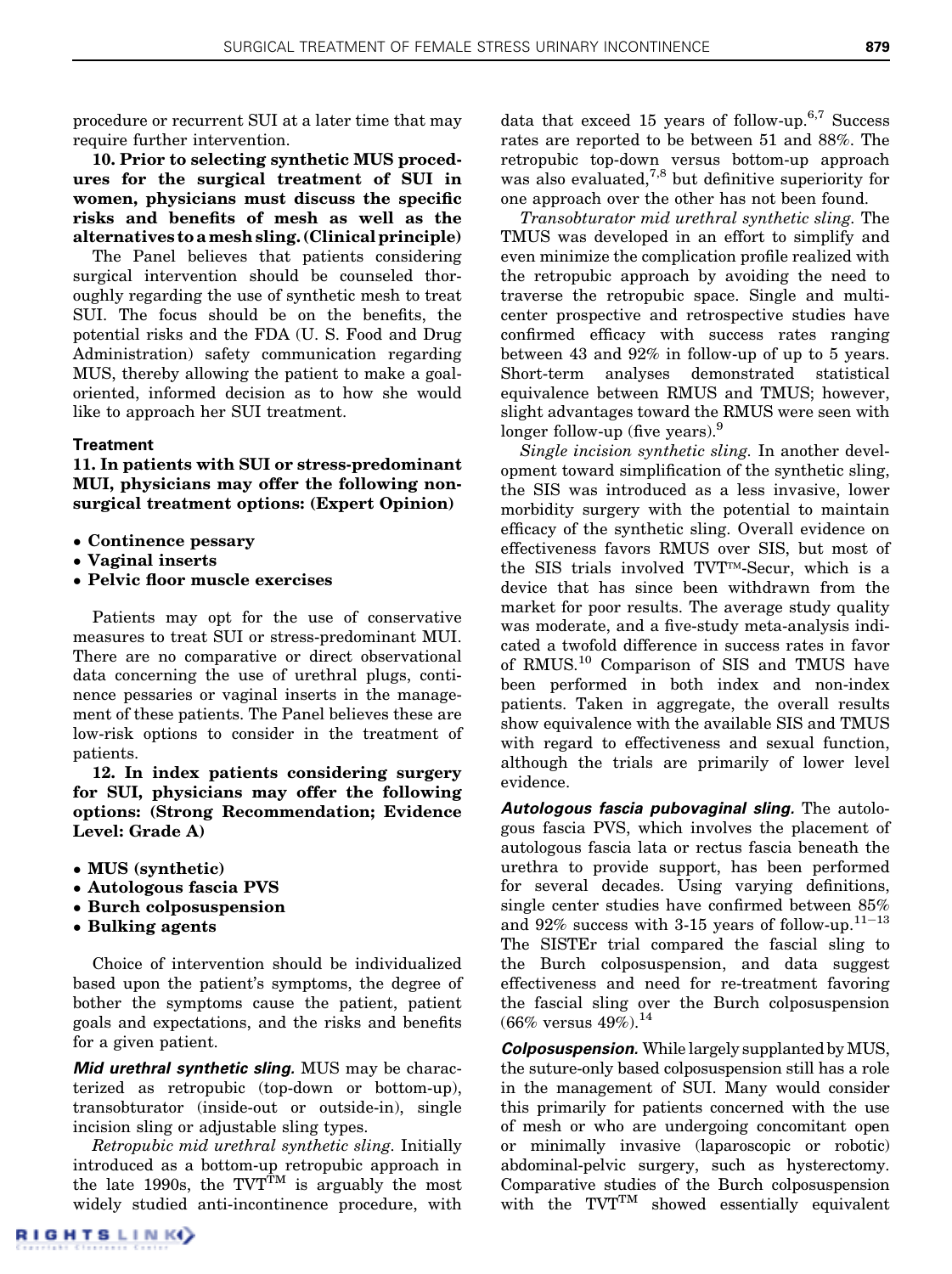outcomes with the  $TVT^{TM}$  in several RCTs. The SISTEr trial compared the Burch colposuspension with the autologous fascial PVS. This comparison had outcome data to five years and favored the autologous fascia PVS over the Burch colposuspension due to the lower re-treatment rates.

**Bulking agents.** The Panel believes that bulking agents are viable treatments for SUI; however, little long-term data exist for them. Re-treatment tends to be the norm for bulking agent therapy, and there are inadequate data to allow the recommendation of one injectable agent over another.

## 13. In index patients who select MUS surgery, physicians may offer either the RMUS or TMUS. (Moderate Recommendation; Evidence Level: Grade A)

The selection of RMUS versus TMUS should be determined by the surgeon based on comfort or preference and degree of urethral mobility after discussion with the patient regarding the difference in risks of adverse events between each procedure.

A large systematic review including 55 trials with a total of 8,652 patients with SUI or stresspredominant MUI showed similar rates of subjective and objective cure between TMUS and RMUS in the short term (up to 1 year).<sup>[7](#page-8-0)</sup>

A meta-analysis of six trials measuring Urogenital Distress Inventory scores found a statistically significant weighted mean difference favoring TMUS slings (2.28, 95% CI: 1.77 to 2.80).<sup>[15](#page-8-0)</sup> Metaanalyses of other instrument scores (Incontinence Impact Questionnaire Visual Analog Scale, International Consultation on Incontinence Questionnaire Short Form and Urinary Incontinence Severity Score) $16-19$  $16-19$  $16-19$  found no significant betweengroup differences.

RMUS has been associated with more major vascular or visceral injuries, bladder or urethral perforations, voiding dysfunction and suprapubic pain, while groin pain, repeat incontinence surgery between one and five years, and repeat incontinence surgery after more than five years were more likely to occur with the TMUS.<sup>[7](#page-8-0)</sup>

a. When performing TMUS in women with stress-predominant urinary incontinence, surgeons may perform either the in-to-out or outto-in TMUS technique.

Data from 10 RCTs of both index and non-index patients are consistent in finding equivalence between the two approaches. Subjective and objective cure at various follow-up times indicated equivalence between the procedures. Adverse events were different with vaginal perforation occurring more frequently with the outside-in approach and voiding dysfunction occurring more frequently with the inside-out approach.<sup>[20](#page-8-0)-[24](#page-8-0)</sup>

b. When performing RMUS in women with stress-predominant urinary incontinence, surgeons may perform either the bottom-up or the top-down approach.

Most studies comparing the top-down to the bottom-up technique demonstrated equivalence or were inconclusive. The systematic review by Ford et al detected a statistically significant difference in the subjective cure rates favoring the bottomup approach; however, the relative risks for both the subjective and objective cure rates fell within the equivalence range. The top-down approach had higher rates of bladder and urethral perforation, voiding dysfunction, and vaginal tape erosion while an analysis of other adverse events such as perioperative complications, de novo urgency or urgency incontinence and detrusor overactivity was inconclusive due to wide confidence intervals.

14. Physicians may offer SIS to index patients undergoing MUS surgery with the patient informed as to the immaturity of evidence regarding their efficacy and safety. (Conditional Recommendation; Evidence Level: Grade B)

SIS products were introduced into the market since the last review and have continued to evolve over time leading to inconsistent evidence regarding their efficacy and safety. Nambiar et al included 20 trials that compared adverse events between SIS and either inside-out or outside-in TMUS.[10](#page-8-0) After removing the 8 trials that utilized  $TVT^{TM}$ -Secur as the SIS, the remaining 12 trials were inconclusive with regard to efficacy.

The literature regarding adverse events following SIS is inconsistent. In one study, data regarding four specific adverse events favored TMUS over SIS: less vaginal mesh exposure, less mesh perforation into the bladder or urethra, greater need for repeat SUI surgery and greater need for any other additional or new surgical procedure. In contrast, meta-analyses of these same outcomes comparing TMUS and SIS were inconclusive. While both postoperative and long-term pain and discomfort favored SIS when compared to TMUS, for all other outcomes, meta-analyses were inconclusive.

15. Physicians should not place a mesh sling if the urethra is inadvertently injured at the time of planned MUS procedure. (Clinical Principle)

Given the risks of mesh erosion, the Panel felt that in cases where the urethra has been entered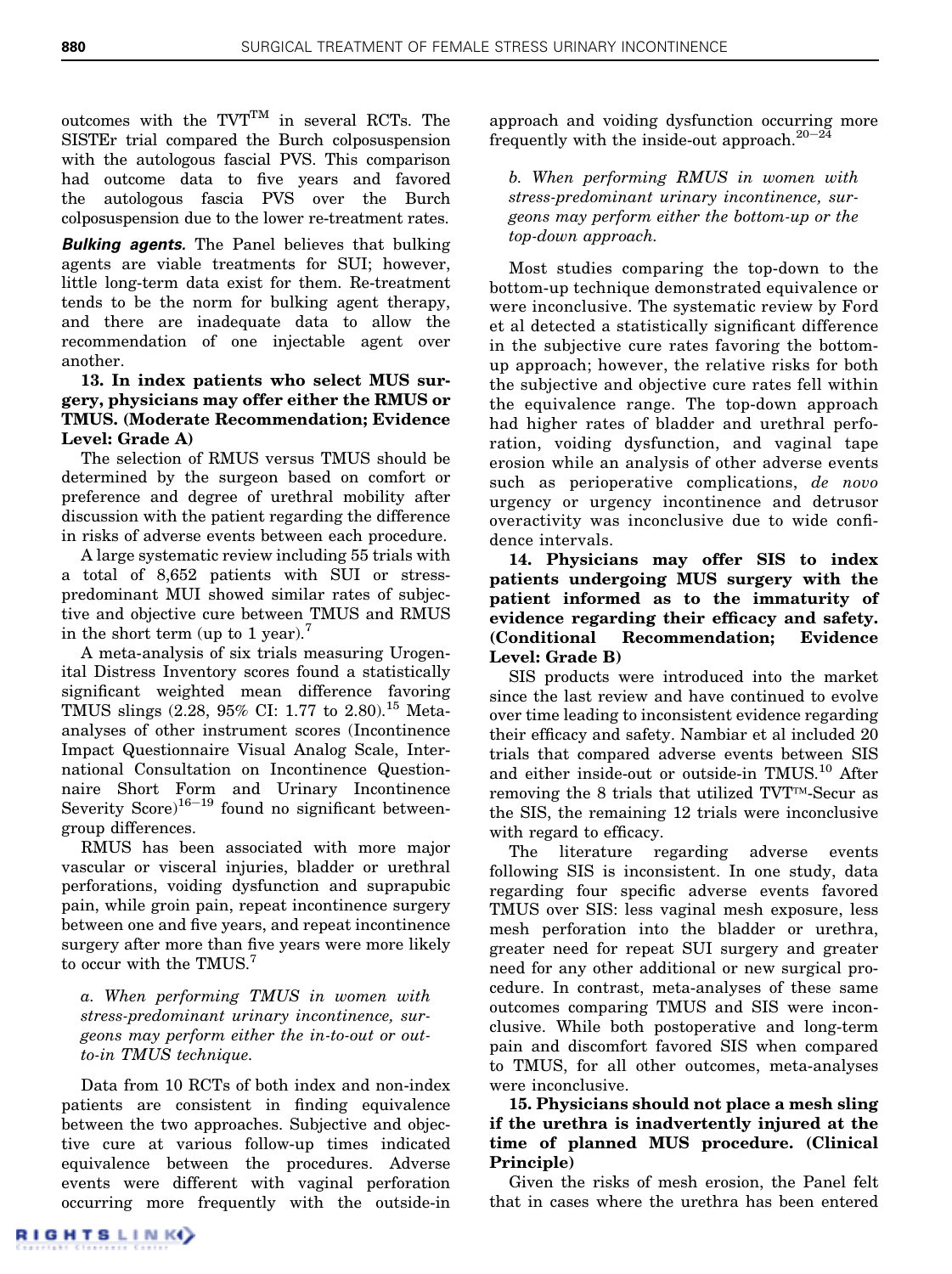unintentionally, mesh procedures for SUI should be avoided. If the surgeon feels it is appropriate to proceed with sling placement in the face of an inadvertent entry into the urethra, then a nonsynthetic sling should be utilized.

16. Physicians should not offer stem cell therapy for stress incontinent patients outside of investigative protocols. (Expert Opinion)

The Panel recognizes that stem cell therapy may be a future option for women with SUI; however, there are currently not enough data to support this treatment modality.

#### Special Cases

17. In patients with SUI and a fixed, immobile urethra (often referred to as "intrinsic sphincter deficiency") who wish to undergo treatment, physicians should offer PVS, RMUS or urethral bulking agents. (Expert Opinion)

Some argue that a MUS should be avoided in a patient with an immobile urethra as the immobile urethra may require additional tension on the sling, which should be avoided when using mesh slings. Nevertheless, in situations in which a MUS is being considered, some data suggest that the RMUS is preferred over the TMUS.<sup>2</sup>

The Panel believes that in the case of a minimally mobile urethra, RMUS or PVS may a preferred option, and in the case of the non-mobile urethra, PVS may be the preferred option.

Bulking injections have been shown to be effective in this setting as well; however, the risk of SUI recurrence and the likely need for future injections should be discussed with the patient.

18. Physicians should not utilize a synthetic MUS in patients undergoing concomitant urethral diverticulectomy, repair of urethrovaginal fistula or urethral mesh excision and SUI surgery. (Clinical Principle)

It is a well-accepted principal that synthetic mesh should not electively be placed in close proximity to a fresh opening into the genitourinary tract. Mesh placed near or adjacent to a concurrent urethral incision can theoretically affect wound healing, potentially resulting in mesh perforation.

19. Physicians should strongly consider avoiding the use of mesh in patients undergoing SUI surgery who are at risk for poor wound healing (e.g., following radiation therapy, presence of significant scarring, poor tissue quality). (Expert Opinion)

Proper healing of the vaginal epithelium is critical in the prevention of mesh exposures. Compromised tissue may heal poorly, thereby increasing the risk for complications when mesh is placed. Patients with poor tissue characteristics (e.g., following radiation therapy, significant fibrosis from prior vaginal surgery, severe atrophy) may be at increased risk for complications following synthetic mesh placement.

20. In patients undergoing concomitant surgery for pelvic prolapse repair and SUI, physicians may perform any of the incontinence procedures (e.g., MUS, PVS, Burch colposuspension). (Conditional Recommendation; Evidence Level: Grade C)

SUI may coexist with POP in many patients. Physicians may choose to perform a concomitant incontinence procedure when repairing POP; however, they must balance the benefits with the potential for an unnecessary surgery and possible additional morbidity.<sup>[26,27](#page-8-0)</sup>

21. Physicians may offer patients with SUI and concomitant neurologic disease affecting lower urinary tract function (neurogenic bladder) surgical treatment of SUI after appropriate evaluation and counseling have been performed. (Expert Opinion)

Issues such as incomplete emptying, detrusor overactivity and impaired compliance should be identified and in many cases treated prior to surgical intervention for SUI. In a patient who requires intermittent catheterization, one must be cognizant of possible complications with the use of a bulking agent or a synthetic sling. Patients with neurogenic lower urinary tract dysfunction who undergo sling procedures in particular should be followed long term for changes in lower urinary tract function.

22. Physicians may offer synthetic MUS, in addition to other sling types, to the following patient populations after appropriate evaluation and counseling have been performed: (Expert Opinion)

- Patients planning to bear children
- Diabetes
- Obesity
- Geriatric

Overall, there does appear to be a relatively high rate of SUI recurrence following delivery, independent of mode of delivery, among women with a history of MUS. In light of the elective nature of the surgery, the Panel suggests that in most instances, surgical treatment of SUI should be deferred until after child bearing is complete.

Diabetic women planning to undergo sling surgery should be counseled regarding their higher risk for mesh erosion and reduced effectiveness compared with their non-diabetic counterparts. $28-33$  $28-33$  $28-33$ 

There appears to be a slight correlation suggesting worse clinical effectiveness of slings in obese patients compared with those with lower body mass  $index. <sup>28,34–37</sup>$  $index. <sup>28,34–37</sup>$  $index. <sup>28,34–37</sup>$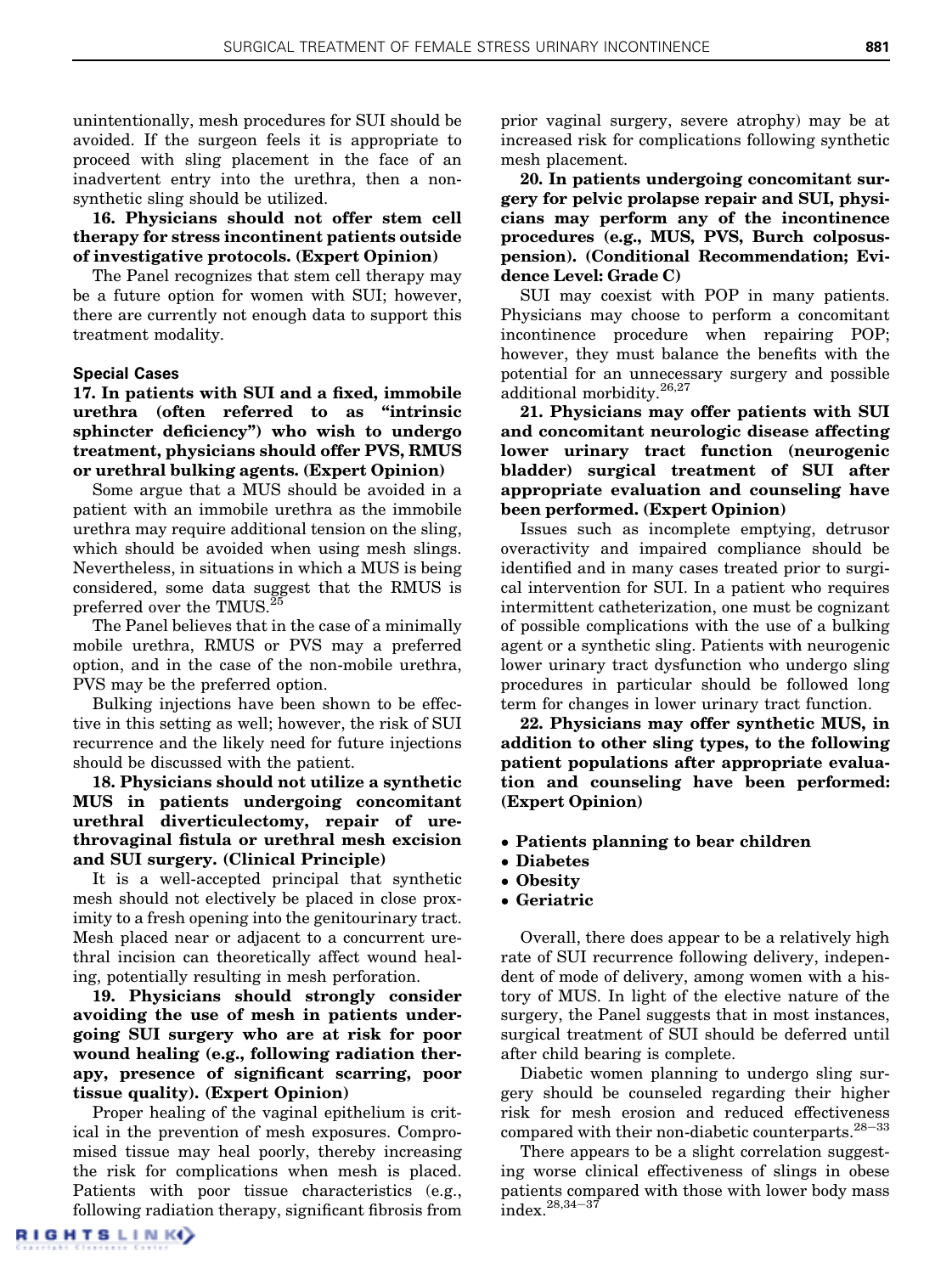Geriatric patients should be counseled that they are at lower likelihood of successful clinical outcomes compared with younger patients.

#### Outcomes Assessment

23. Physicians or their designees should communicate with patients within the early postoperative period to assess if patients are having any significant voiding problems, pain, or other unanticipated events. If patients are experiencing any of these outcomes, they should be seen and examined. (Expert Opinion)

Early intervention may ameliorate potential complications in patients who have had SUI surgery. Because patients may not recognize some of the potential adverse events that can occur, they may suffer unnecessarily if the appropriate questions and assessment are not performed. Though clearly this communication can be in person, there is no evidence that a phone discussion cannot provide the same information.[38](#page-8-0)

24. Patients should be seen and examined by their physicians or designees within six months postoperatively. Patients with unfavorable outcomes may require additional follow-up. (Expert Opinion)

- The subjective outcome of surgery as perceived by the patient should be assessed and documented.
- Patients should be asked about residual incontinence, ease of voiding/force of stream, recent urinary tract infection, pain, sexual function and new onset or worsened OAB symptoms.
- A physical exam, including an examination of all surgical incision sites, should be performed to evaluate healing, tenderness, mesh extrusion (in the case of synthetic slings) and any other potential abnormalities.
- A PVR should be obtained.
- A standardized questionnaire (e.g. PGI-I) may be considered.

#### FUTURE DIRECTIONS

All future therapies will need to be carefully vetted and assessed for safety and efficacy, and it is hoped that enhanced collaboration between regulatory, academic and patient outcomes groups will provide continued improvement in interventions for SUI.

#### DISCLAIMER

This document was written by the Stress Urinary Incontinence Guideline Panel of the American

Urological Association Education and Research, Inc., which was created in 2015. The Practice Guidelines Committee (PGC) of the AUA selected the committee chair. Panel members were selected by the chair. Membership of the Panel included specialists in urology with specific expertise on this disorder. The mission of the Panel was to develop recommendations that are analysis-based or consensus-based, depending on Panel processes and available data, for optimal clinical practices in the treatment of stress urinary incontinence.

Funding of the Panel was provided by the AUA and SUFU. Panel members received no remuneration for their work. Each member of the Panel provides an ongoing conflict of interest disclosure to the AUA.

While these guidelines do not necessarily establish the standard of care, AUA seeks to recommend and to encourage compliance by practitioners with current best practices related to the condition being treated. As medical knowledge expands and technology advances, the guidelines will change. Today these evidence-based guidelines statements represent not absolute mandates but provisional proposals for treatment under the specific conditions described in each document. For all these reasons, the guidelines do not preempt physician judgment in individual cases.

Treating physicians must take into account variations in resources, and patient tolerances, needs, and preferences. Conformance with any clinical guideline does not guarantee a successful outcome. The guideline text may include information or recommendations about certain drug uses ('off label') that are not approved by the U. S. Food and Drug Administration (FDA), or about medications or substances not subject to the FDA approval process. AUA urges strict compliance with all government regulations and protocols for prescription and use of these substances. The physician is encouraged to carefully follow all available prescribing information about indications, contraindications, precautions and warnings. These guidelines and best practice statements are not intended to provide legal advice about use and misuse of these substances.

Although guidelines are intended to encourage best practices and potentially encompass available technologies with sufficient data as of close of the literature review, they are necessarily time-limited. Guidelines cannot include evaluation of all data on emerging technologies or management, including those that are FDA approved, which may immediately come to represent accepted clinical practices. For this reason, the AUA does not regard technologies or management which are too new to be addressed by this guideline as necessarily experimental or investigational.